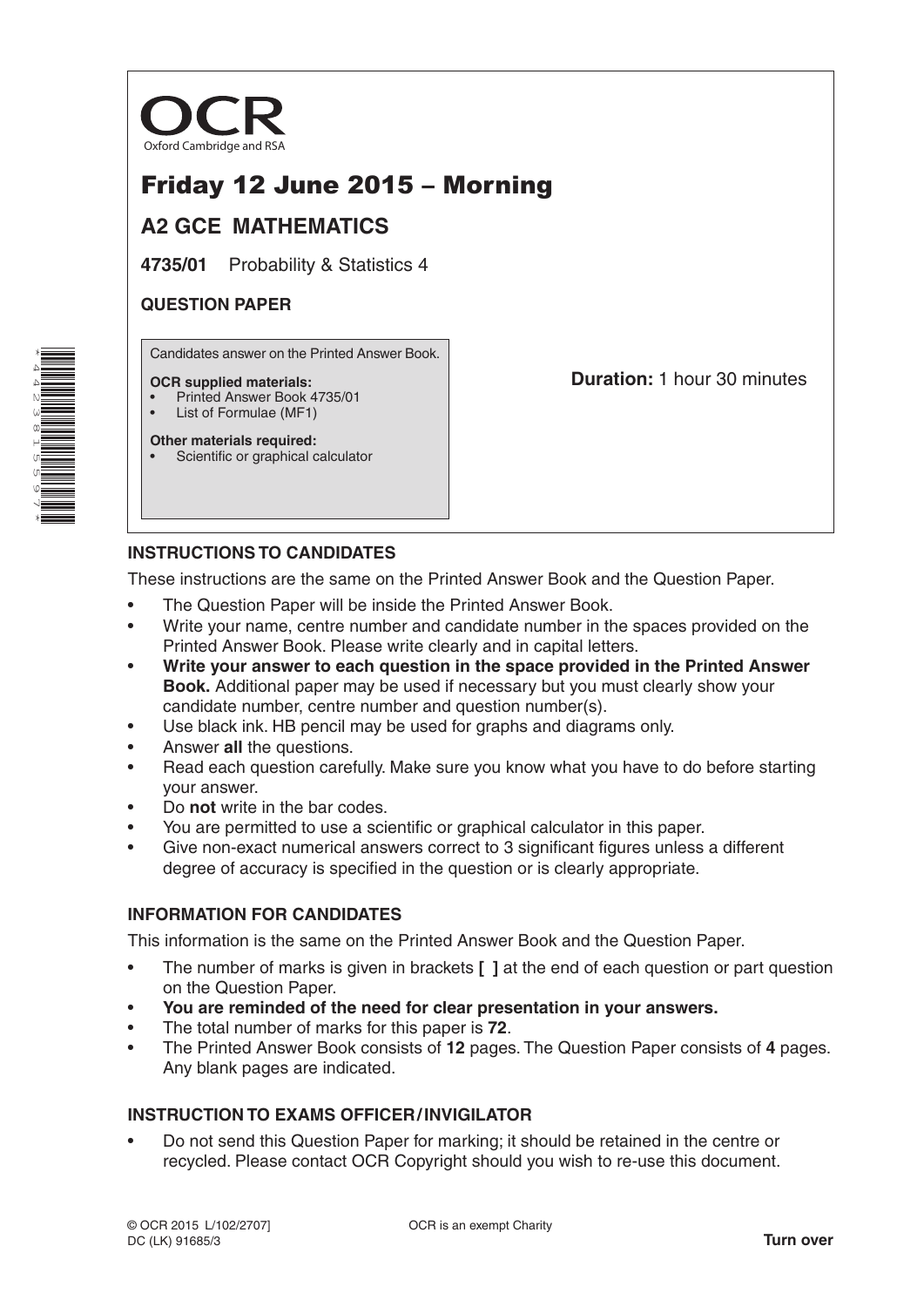**1**  For the events *A* and *B* it is given that

 $P(A) = 0.6$ ,  $P(B) = 0.3$  and  $P(A \text{ or } B \text{ but not both}) = 0.4$ .

**(i)** Find  $P(A \cap B)$ . **[3]** 

(ii) Find 
$$
P(A' \cap B)
$$
.

- *(iii)* State, giving a reason, whether *A* and *B* are independent. **[1]**
- **2**  The manufacturer of a painkiller, designed to relieve headaches, claims that people taking the painkiller feel relief in at most 30 minutes, on average. A random sample of eight users of the painkiller recorded the times it took for them to feel relief from their headaches. These times, in minutes, were as follows:

33 39 29 35 40 32 26 37

Use a Wilcoxon single-sample signed-rank test at the 5% significance level to test the manufacturer's claim, stating a necessary assumption. **[8]**

**3**  The manufacturer of electronic components uses the following process to test the proportion of defective items produced.

A random sample of 20 is taken from a large batch of components.

- If no defective item is found, the batch is accepted.
- If two or more defective items are found, the batch is rejected.
- If one defective item is found, a second random sample of 20 is taken. If two or more defective items are found in this second sample, the batch is rejected, otherwise the batch is accepted.

The proportion of defective items in the batch is denoted by *p*, and  $q = 1 - p$ .

(i) Show that the probability that a batch is accepted is  $q^{20} + 20pq^{38} (q + 20p)$ . [3]

For a particular component,  $p = 0.01$ .

- **(ii)** Given that a batch is accepted, find the probability that it is accepted as a result of the first sample. **[3]**
- **4**  The discrete random variable *Y* has probability generating function

$$
G_Y(t) = 0.09t^2 + 0.24t^3 + 0.34t^4 + 0.24t^5 + 0.09t^6.
$$

**(i)** Find the mean and variance of *Y*.  $[5]$ 

 *Y* is the sum of two independent observations of a random variable *X.*

- **(ii)** Find the probability generating function of *X*, expressing your answer as a cubic polynomial in *t*. **[3]**
- (iii) Write down the value of  $P(X = 2)$ . [1]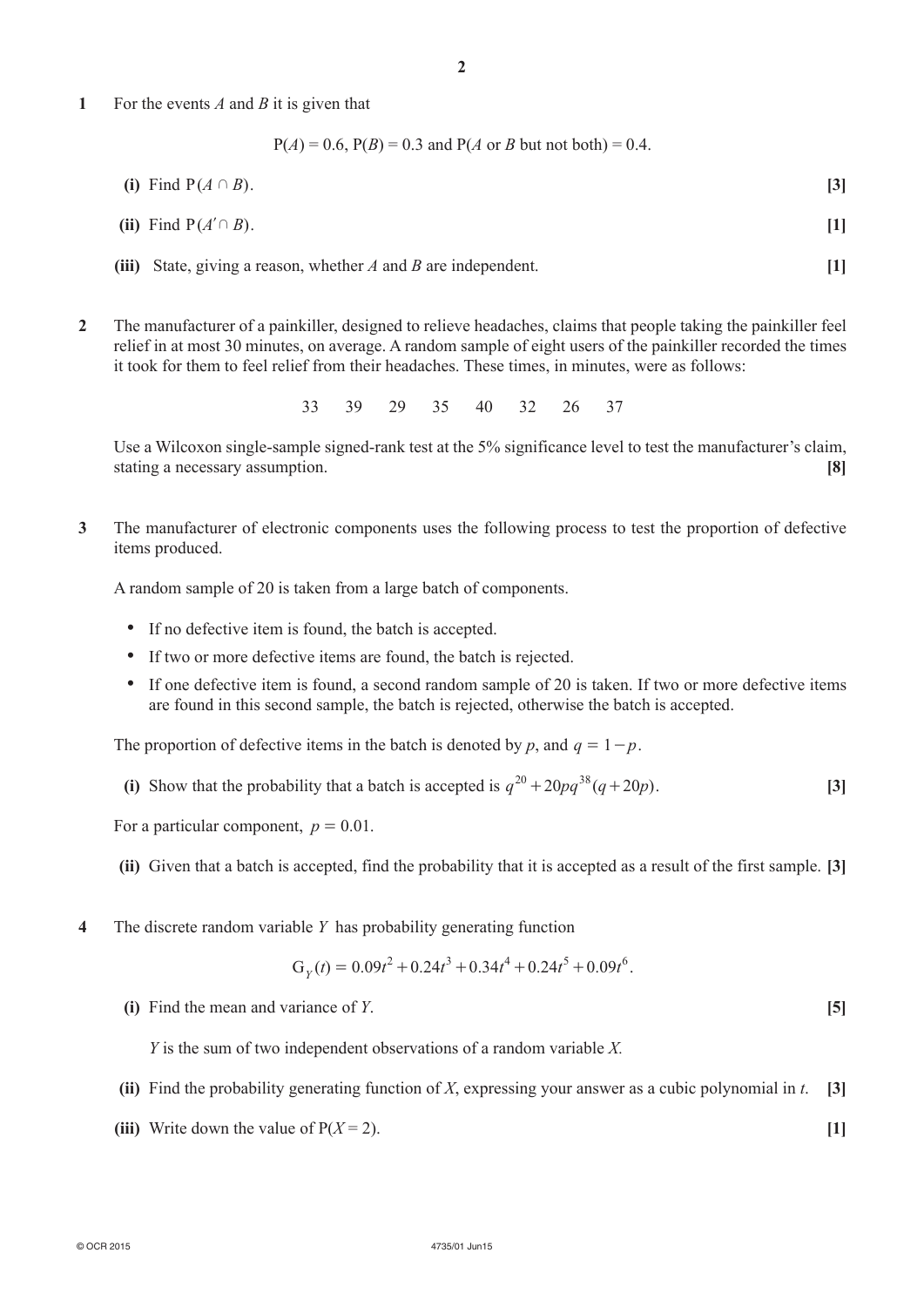- **5** The random variable *X* has a Poisson distribution with mean  $\lambda$ . It is given that the moment generating function of *X* is  $e^{\lambda(e^t-1)}$ .
	- **(i)** Use the moment generating function to verify that the mean of *X* is  $\lambda$ , and to show that the variance of *X* is also  $\lambda$ . [7]
	- **(ii)** Five independent observations of *X* are added to produce a new variable *Y*. Find the moment generating function of *Y*, simplifying your answer. **[2]**
- **6**  In a two-tail Wilcoxon rank-sum test, the sample sizes are 13 and 15. The sum of the ranks for the sample of size 13 is 135. Carry out the test at the 5% level of significance. **[9]**
- **7**  The discrete random variable *X* can take the values 0, 1 and 2 with equal probabilities. The random variables  $X_1$  and  $X_2$  are independent observations of *X*, and the random variables *Y* and *Z* are defined as follows:

*Y* is the smaller of  $X_1$  and  $X_2$ , or their common value if they are equal;  $Z = |X_1 - X_2|$ .

- **(i)**  Draw up a table giving the joint distribution of *Y* and *Z*. **[5]**
- **(ii)** Find  $P(Y = 0 | Z = 0)$ . [2]
- $(iii)$  Find Cov $(Y, Z)$ . [7]
- **8** The independent random variables  $X_1$  and  $X_2$  have the distributions  $B(n_1, \theta)$  and  $B(n_2, \theta)$  respectively.

Two possible estimators for  $\theta$  are

$$
T_1 = \frac{1}{2} \left( \frac{X_1}{n_1} + \frac{X_2}{n_2} \right)
$$
 and  $T_2 = \frac{X_1 + X_2}{n_1 + n_2}$ .

- **(i)** Show that  $T_1$  and  $T_2$  are both unbiased estimators, and calculate their variances. **[8] (ii)** Find  $\frac{1}{\text{Var}(T_2)}$  $(T_1)$ Var *T* <sup>1</sup>/<sub>2</sub>. Given that  $n_1 \neq n_2$ , use the inequality  $(n_1 - n_2)^2 > 0$  to find which of  $T_1$  and  $T_2$  is the more
	- Var *T*  **efficient estimator. [4]**

#### **END of quEstioN papEr**